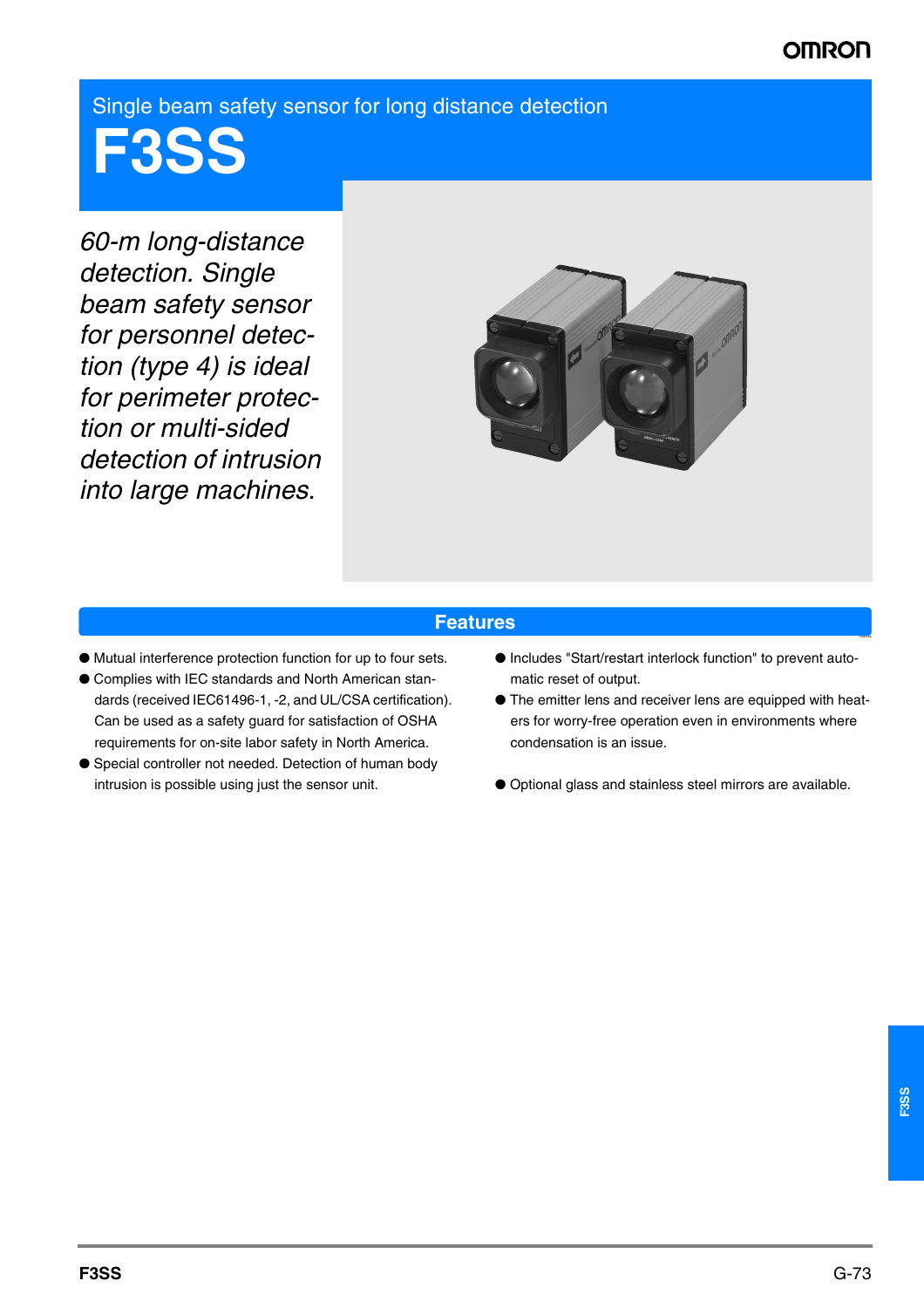# OMRON

## Ordering Information

| Sensors      |       |  |                  |                                   |                | Infrared ray |
|--------------|-------|--|------------------|-----------------------------------|----------------|--------------|
| Sensor type  | Shape |  | Sensing distance | Minimum detectable object<br>(mm) | Operating mode | Model        |
| Through-beam |       |  | 0.3 to 60m       | 31-mm dia.                        | Light ON       | F3SS-AT60P   |

Note: Emitter: F3SS-AT60P-L, receiver F3SS-AT60P-D Can also be ordered as single units.

## Accessories (Order Separately)

| Item                                              | Model         |
|---------------------------------------------------|---------------|
| Laser alignment kit (for optical axis adjustment) | F39-LLK       |
| Glass mirror                                      | F39-MSG       |
| Stainless steel mirror                            | F39-MSS       |
| $45\Omega$ mirror clamp                           | F39-LM45      |
| Mirror clamp for wall mounting                    | <b>F39-LA</b> |
| Sensor clamp for 42-mm dia. column stand          | F39-LSP       |

Note: Wiring is based on a built-in terminal block. Please purchase a 4-mm to 7-mm (dia.) cable separately. Safety Relay Unit

| For controlling the outputs we recommend to use safety relay units G9SA or G9SB |                                                                                                                                                       |             |  |  |
|---------------------------------------------------------------------------------|-------------------------------------------------------------------------------------------------------------------------------------------------------|-------------|--|--|
| Appearance                                                                      | Output                                                                                                                                                | Model       |  |  |
|                                                                                 | Expandable relay unit series with up to 8<br>safety relay outputs. Time delay for stop<br>category 1 can be realized.<br>(Please refer to page G-119) | G9SA series |  |  |
| 000                                                                             | Small size safety relay unit with 17.5 mm<br>and 22.5 mm size. Up to 3 safety relay<br>outputs are available.<br>(Please refer to page G-133)         | G9SB series |  |  |
|                                                                                 | Fletible and expandable safety unit with<br>solid state outputs                                                                                       | G9ST series |  |  |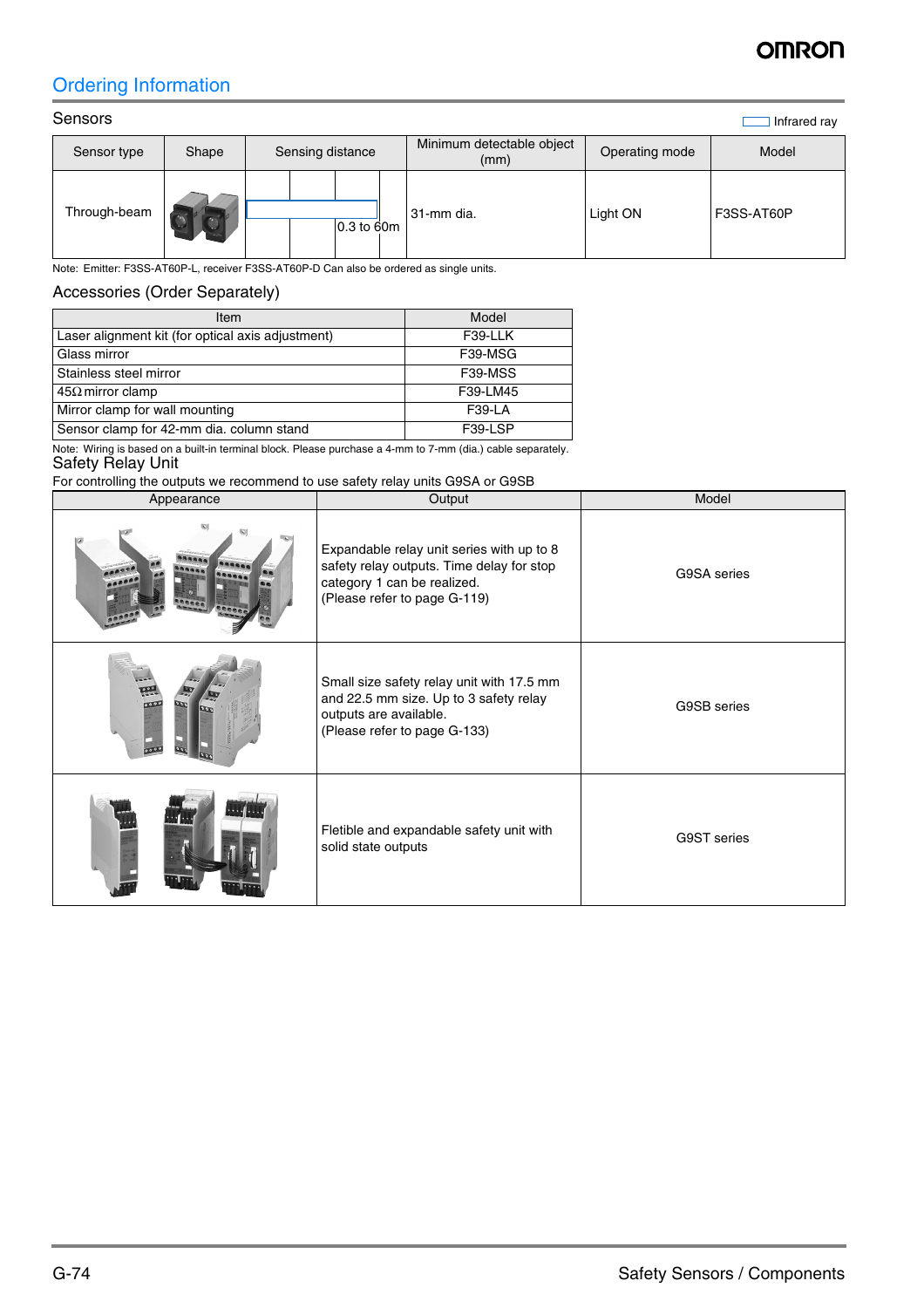## **OMRON**

## Rating/performance

| Item                                                                   | Model | F3SS-AT60P                                                                                                                                                  |  |  |  |  |
|------------------------------------------------------------------------|-------|-------------------------------------------------------------------------------------------------------------------------------------------------------------|--|--|--|--|
| Sensing distance                                                       |       | 0.3 to 60 m                                                                                                                                                 |  |  |  |  |
| Number of optical<br>axes                                              |       | 1 (single beam)                                                                                                                                             |  |  |  |  |
| Beam diameter                                                          |       | 31 mm                                                                                                                                                       |  |  |  |  |
| Min. sensing object                                                    |       | Opaque object, 31-mm dia. or greater                                                                                                                        |  |  |  |  |
| Orientation angle                                                      |       | emitter/receiver: ±2.5° or less each (based on IEC61496-2 at detection distance of 3 m or greater)                                                          |  |  |  |  |
| Light source<br>Infrared LED (880 nm)<br>(wave length)                 |       |                                                                                                                                                             |  |  |  |  |
| Power supply voltage                                                   |       | 24 V DC ±10%, ripple (p-p) 5% or less                                                                                                                       |  |  |  |  |
| After power is turned on<br>4 s or less<br>Startup time                |       |                                                                                                                                                             |  |  |  |  |
| Current consumption                                                    |       | Emitter: 170 mA or less, receiver: 800 mA or less (including load output current)                                                                           |  |  |  |  |
| Operating mode                                                         |       | Auto start mode, start interlock mode, and start/restart interlock mode can all be selected using a switch in the<br>receiver.                              |  |  |  |  |
| Control output                                                         |       | PNP transistor outputs x 2 outputs, load current 250 mA or less (residual voltage 1 V or less) (excluding voltage<br>drop due to cable extension), Light ON |  |  |  |  |
| Protective circuits                                                    |       | Output load short circuit and power supply reverse connection protection                                                                                    |  |  |  |  |
| Response time<br>(ON-OFF)                                              |       | 35 ms max.                                                                                                                                                  |  |  |  |  |
| Ambient temperature                                                    |       | Operating/Storage: 0°C to 55°C (with no icing or condensation)                                                                                              |  |  |  |  |
| Ambient humidity<br>Operating/Storage: 35% to 95% RH (no condensation) |       |                                                                                                                                                             |  |  |  |  |
| Vibration resistance                                                   |       | Malfunction/durability: 10 to 50 Hz, amplitude 0.7 mm, 20 sweeps each in X, Y, and Z directions                                                             |  |  |  |  |
| Shock resistance                                                       |       | Malfunction/durability: 100 m/s2, 1,000 times each in X, Y, and Z directions                                                                                |  |  |  |  |
| Protective structure                                                   |       | IEC60529 Standard IP65                                                                                                                                      |  |  |  |  |
| Connection method<br>Connect to terminal block on internal board       |       |                                                                                                                                                             |  |  |  |  |
| Weight (Packed state)<br>2.5 kg                                        |       |                                                                                                                                                             |  |  |  |  |
| Case<br>Materi-                                                        |       | Aluminum                                                                                                                                                    |  |  |  |  |
| al<br>Cap                                                              |       | Aluminum                                                                                                                                                    |  |  |  |  |
| Accessories                                                            |       | Set of mounting brackets, operation manual, caps for unused conduits                                                                                        |  |  |  |  |
| Applicable standards                                                   |       | IEC (EN) 61496-1 TYPE4 ESPE *1 IEC61496-2 TYPE4 AOPD *2                                                                                                     |  |  |  |  |

\*1) ESPE (Electro-Sensitive Protective Equipment) \*2) AOPD (Active Opto-electronic Protective Devices)

### **Wiring**

Wire the F3SS only after all power has been turned off.<br>Emitter

| Terminal<br>block<br>number | Terminal<br>name | <b>Functions</b> | Terminal block assignments |  |
|-----------------------------|------------------|------------------|----------------------------|--|
| JЗ                          | $+24$ VDC        | $+DC24V$         |                            |  |
|                             | <b>RTN</b>       | 0V (GND)         | $RTN + 24VDC$              |  |

#### Receiver

| Terminal<br>block<br>number | Terminal<br>name | <b>Functions</b>                    | Terminal block assignments                                                              |
|-----------------------------|------------------|-------------------------------------|-----------------------------------------------------------------------------------------|
|                             |                  | Control out-<br>put $1 (+)$         |                                                                                         |
|                             | 2                | For control out-<br>put 1/2 COM (-) |                                                                                         |
| J5                          | 3                | Control output 2<br>$(+)$           | $\overline{2}$<br>$\overline{\mathbf{3}}$<br>5<br>$\overline{7}$<br>$\overline{4}$<br>6 |
|                             | 4<br>5           | START(-)                            |                                                                                         |
|                             |                  | $STAT(+)$                           |                                                                                         |
|                             | 6                | $+DC24V$                            |                                                                                         |
|                             | 7                | 0V (GND)                            |                                                                                         |

Note: Ground the emitter and receiver to the ground terminal inside the case.